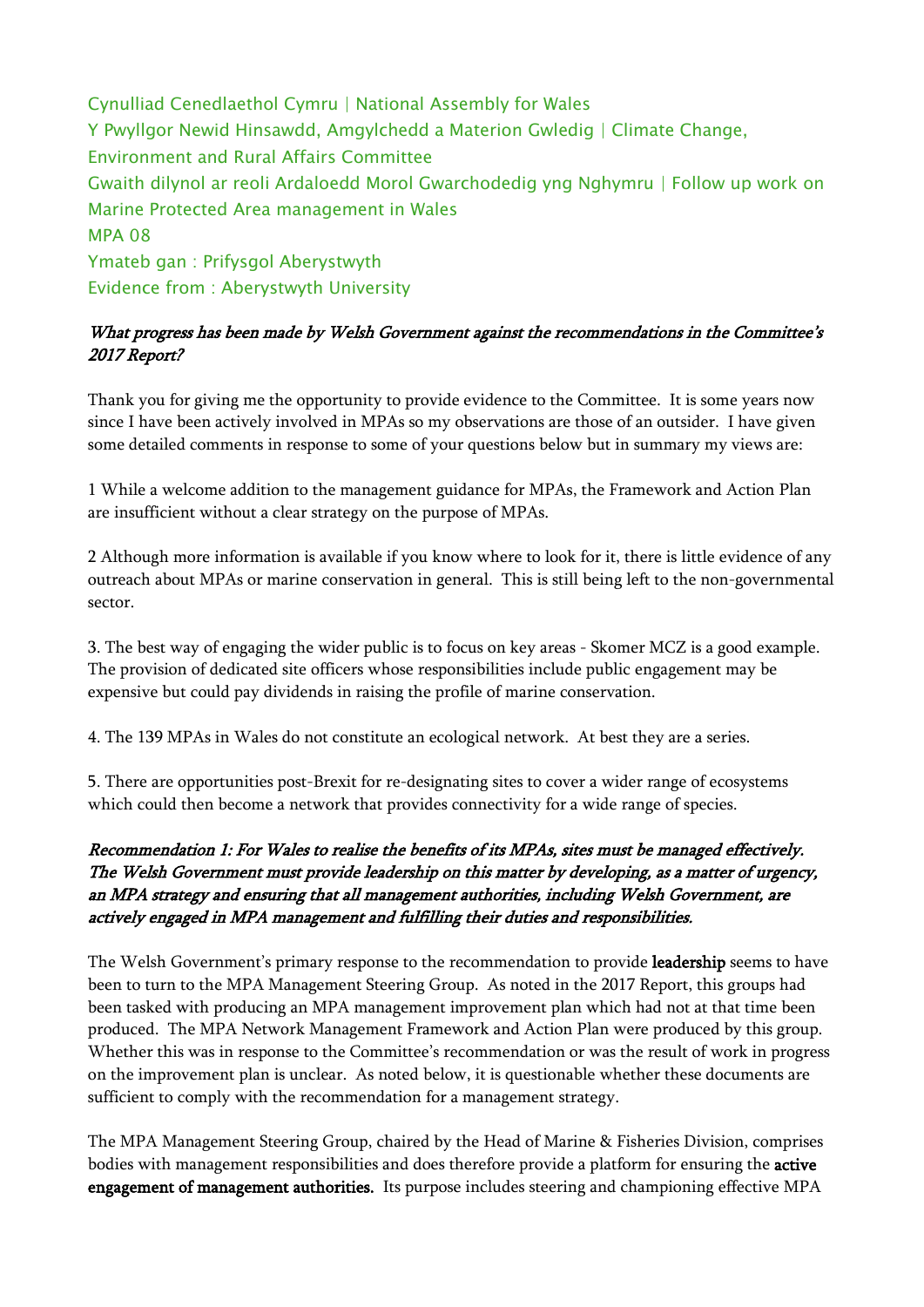management and raising the profile of MPA management. It does not have any powers, however, so cannot meet the requirement in the recommendation of ensuring authorities fulfil their duties and responsibilities.

## Recommendation 3: The Welsh Government must increase public awareness of MPAs and improve its engagement with stakeholders and the public. It must also operate in a more transparent and efficient way, publishing information about the activities of the specialist groups it leads and ensuring stakeholders are fully engaged in the development of the MPA strategy.

One of the purposes of the MPA Management Steering Group is to increase buy-in from management authorities and wider stakeholders. It is surprising, therefore, that the membership is restricted to bodies with management responsibilities. As noted below, it is arguable that the Framework and Action Plan might have been more powerful if other organisations such as fisheries bodies and nongovernmental conservation bodies had been involved. There is scant reference to the voluntary sector in the Framework just a remark in Section 1 acknowledging the role of volunteers in safeguarding the wildlife and habitats within Wales' marine environment with the hope that this will continue.

People find it difficult to engage with issues that are remote to them, things which do not touch on their day to day existence. For most of the population of Wales, what happens in the marine environment most of the time fits into this category. It does not mean that they are not interested or that they do not care what happens. Engaging the public and wider stakeholders is therefore a challenge. Publishing documents such as the Management Framework and the Action Plan will engage those who already have an interest in management issues but will not enthuse others. In my view, the best way of engaging people is through personal contact. The MNR team at Skomer were highly effective at doing this as is the Cardigan Bay Marine Wildlife Centre. Recommendation 2 in the 2017 report referred to an area-based approach, with each management area having a dedicated officer. This sort of approach has been used successfully for European Marine Sites. A system of area based management with a dedicate officer whose responsibilities included public engagement would go a long way towards improving buyin by the public.

#### Welsh Goverment's Approach to MPA Network Management

The key issue of effective management of multi-use MPAs must surely be having an understanding of the objective of that management. Unfortunately there is no single, clearly stated objective. Conservation of marine flora and fauna is the basis for an MPA but there are differences in the range and types of wildlife to be protected and the extent to which their conservation has to be balanced against other interests, including the extent to which reference has to be made to the precautionary principle. The stated objective for the network of sites is ecological coherence but this is not defined either. Without a clear understanding of whether protection is to be extended to everything within the MPA or just to selected features, it is impossible to generalise about effective management.

Of the 139 MPA sites listed in the Framework document 107 are SSSIs and are, therefore, intertidal. The management of these sites is almost always going to involve dealing with different impacts and regulations under different legislation. With one exception the other sites are EU designations made under the Habitats and/or Birds Directives. The European legislation sets out a clear legal framework for assessing impacts and making decisions. Management is balanced in favour of the wildlife because of the ECJ's interpretation of the Directives as requiring a precautionary approach to management. This is an approach that has been strongly supported by the conservation movement.

There is a number of drawbacks with the implementation of these directives. Sites have to be proposed for designation (Habitats directive) or designated (Birds Directive) for listed species and habitats and the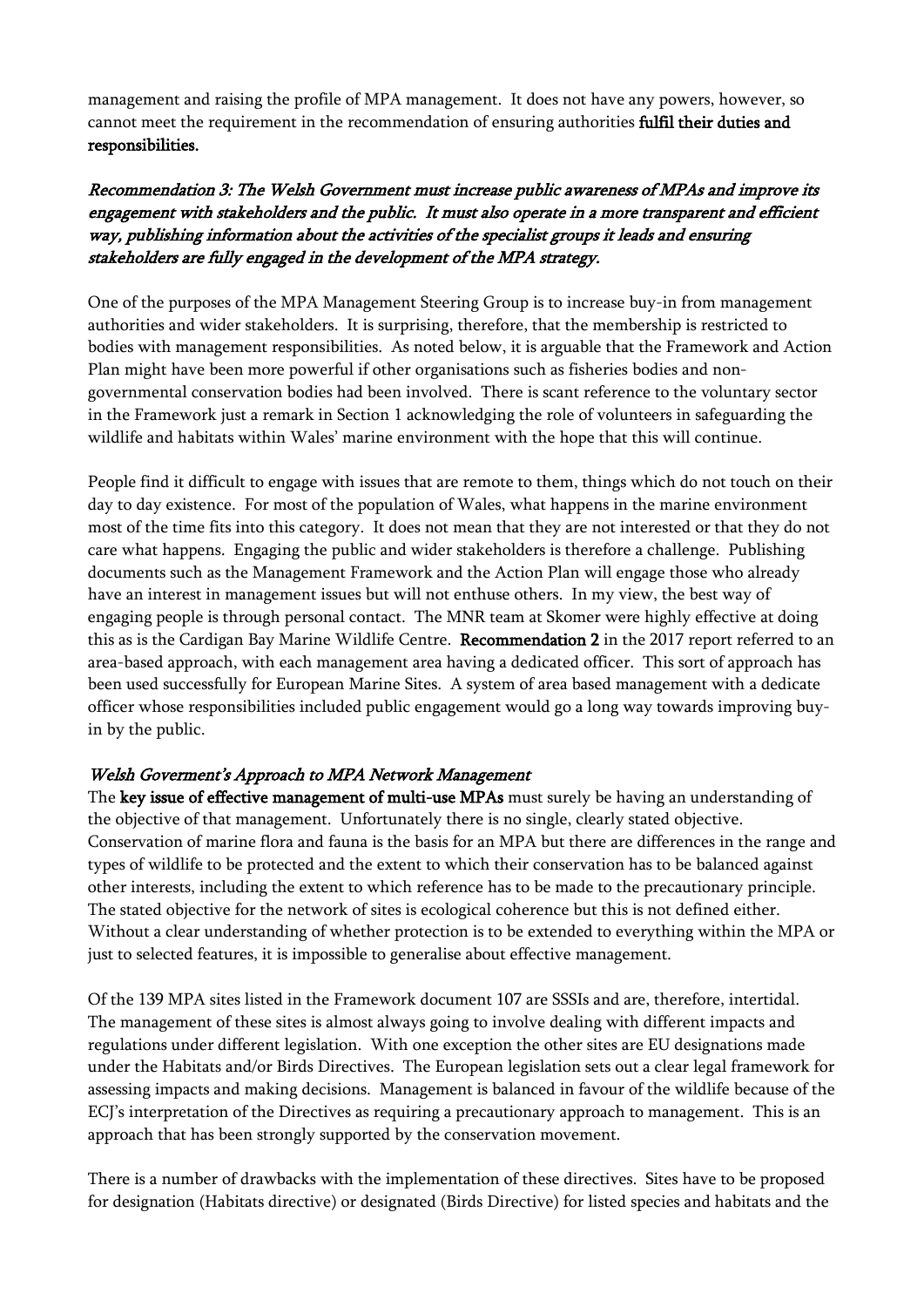UK government has been put under considerable pressure to meet alleged deficiencies in coverage - e.g. for harbour porpoise and offshore SPA sites. This has meant that scientific research has focused on finding the evidence for making these designations. A quick look at the species and habitats lists in the Habitats directive shows that only a small proportion of Welsh marine life is covered. For the vast majority of marine invertebrates, for example, there is no protection. In practice, of course, protection of a named species may ensure protection of others but there is no requirement for it to do so and no requirement for reporting. Worse still, there is no incentive for research. As noted by the Cabinet Secretary in evidence to the 2017 inquiry, research is commissioned on a needs must basis. Such a piecemeal approach is not conducive with adaptive management.

As noted above, effective management of multi-use MPAs can only be determined with reference to the purpose. For highly protected species or habitats the balance will be different from one where some loss can be tolerated. If a risk based approach is to be used, this requires detailed and accurate information on the impact of activities. The work being undertaken by NRW on assessing the impact of fishing activities on MPAs is to be welcomed but it is very worrying that over 35 years since the first legislation for MPAs in the UK, this is still something that needs to be investigated and information collated.

The most effective way of conserving marine biodiversity is to leave it alone! The marine environment is alien to humans; there are practical and financial limits to our ability to fully understand how the ecosystems work and how they will respond to pressures. Ensuring clean waters and no overexploitation is all that is needed in most cases. The Framework and the Action Plan are, for the most part, about managing potentially conflicting activities, not about conserving marine biodiversity. Given the worldwide degradation of biodiversity and the loss of species, it is perhaps arrogant to think that we can manage our activities in a way that satisfies our needs and protects the biodiversity. We are clearly not very good at it.

The designation process in Wales for European sites is robust and is backed by strong scientific support from the JNCC. The impetus for the designations, however, is driven by the EU, not by Welsh Government. It is doubtful that there would be SACs for harbour porpoise of offshore SPAs and SPA extensions without pressure from Europe. To the best of my knowledge there have been no recent SSSI designations for marine sites in Wales.

The MPA Network Management Framework is not a strategy - nor does it contend to be. But without that strategy it is difficult to predict whether it will be effective. All of the five objectives are about process, fine in themselves but they need to relate back to the conservation objective which, as noted above is dictated by the legal framework for different types of MPA. The management principles set out in Box 1 are sound but would seem to be better placed in a marine planning document rather than an MPA network framework.

According to section 1 of the Framework, it is designed to provide a steer to management authorities and, in this respect, includes information on relevant management priorities and activities to improve the condition of the network. I have been unable to discern what these priorities and activities are in the Framework document most of which consists of summary information about the types of MPA and lists of protected species and habitats. The vision, objectives and principles set out in section 3 are what one might expect in the process section of a strategy but without the strategic vision, objectives and principles it is difficult to see how they can assist management authorities. It is good to see reference to the objective of adaptive management - something that the Welsh Government and NRW are very familiar with following the requirements of the WFD and MSFD. But this relies on being able to measure change. This is covered in MP4 which states that management should be informed by, and consistently refer to, formal assessment and reporting on the health and condition of features etc.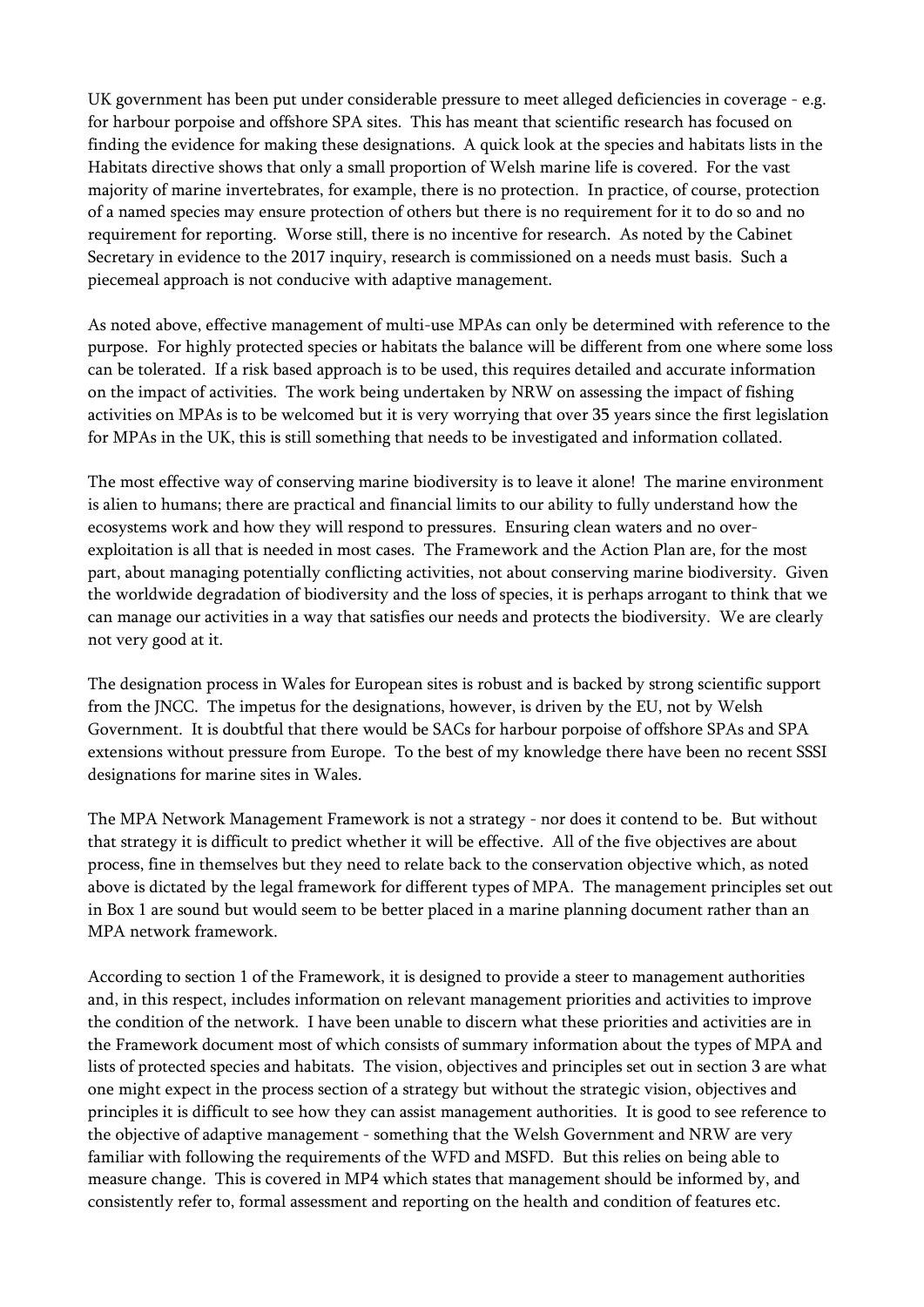Section 4.4 refers to SoNaRR 2016. This addresses the marine environment under 3 headings: coastal waters, subtotal and intertidal. In each case there are evidence gaps, sometimes quite considerable, for example, gaps in our understanding of the extent, condition and trends of subtidal habitats, particularly in terms of how the extent and distribution of habitats has changed over time and outside of protected areas, where we have the least knowledge. The feature level site condition reports published by NRW for all inshore SACs and SPAs with marine features only covers the features that are protected and, where features were assessed as in unfavourable condition, only 'around half' were assessed with high confidence. Given the limitations of our knowledge of Welsh marine ecosystems, the objectives and principles appear to be aspirational rather than of practical use.

The MPA Network Management Action Plan appears to have been put together from actions submitted by Steering Group members rather than from any strategic overview of priorities. The selection of priority actions has been made against a set of agreed prioritisation criteria which were themselves put together by the Steering Group. It is unclear whether these were consulted on. Also there is no indication how many actions were submitted so it is impossible to assess the extent to which resources are limited. The mere fact that there is a need to prioritise implies resource limitations however. The list of 21 priority actions is alarming. Most of them appear to be fundamental to MPA protection so it is difficult to understand why they have not been dealt with previously. Some of them referred to riskbased approaches.

#### Implications of leaving the EU

Welsh Government's approach does not address the implications of Brexit and this is probably the greatest problem with the approach. In March 2017 the NRW Board considered a paper on the implications of Brexit for NRW natural resource management. This implied that, because Welsh Government had chosen to have larger SACs and SPAs compared with other parts of the UK, there had been less need for MCZs. This is not the full story. Welsh Government had planned to use the MCZ legislation to create a small series of sites that would provide a high level of protection but this proposal was dropped in the face of strong opposition during the stakeholder engagement phase of the work. There is now just one MCZ in Wales, the previous Skomer Marine Nature Reserve. The list in Annex 1 of the Framework notes that the marine features for this site are TBD. The legislation for MNRs did not require the designation to list the features that were to be protected; this approach was introduced for MPAs designated under EU legislation. A quick scan of the species and habitats listed for protection under the Habitats Directive shows that this is extremely limited with many species groups and habitat types largely ignored. So it is not the case that the extensive coverage of SACs and SPAs I Wales ensures the protection of the whole marine ecosystem within the boundaries. The emphasis on protected features may, or may not, provide incidental protection to other parts of the MPA. The identification of features is also a requirement under the MCZ legislation but it is not subject to the same constraints as the EU legislation. It is to be hoped that Skomer's features will be the wildlife that exists within the reserve.

Given the commitment to maintain environmental standards etc post Brexit, the main issues for consideration in respect of MPAs in Wales are (1) how will the Welsh Government be held to account once there is no oversight from the European Commission? (2) will future European case law on the directives be taken into account in Wales? and (3) in the long term, what opportunities might there be to turn SACs and SPAs into proper ecosystem MPAs?. The first two issues are under consideration by the UK government and devolved administrations. The third issue is something that Welsh Government could take forward in an imaginative way.

Given the extensive physical coverage of MPAs in Wales, it is essential that management is taken forward in the context of marine planning. Indeed the Framework reads very much as part of a marine